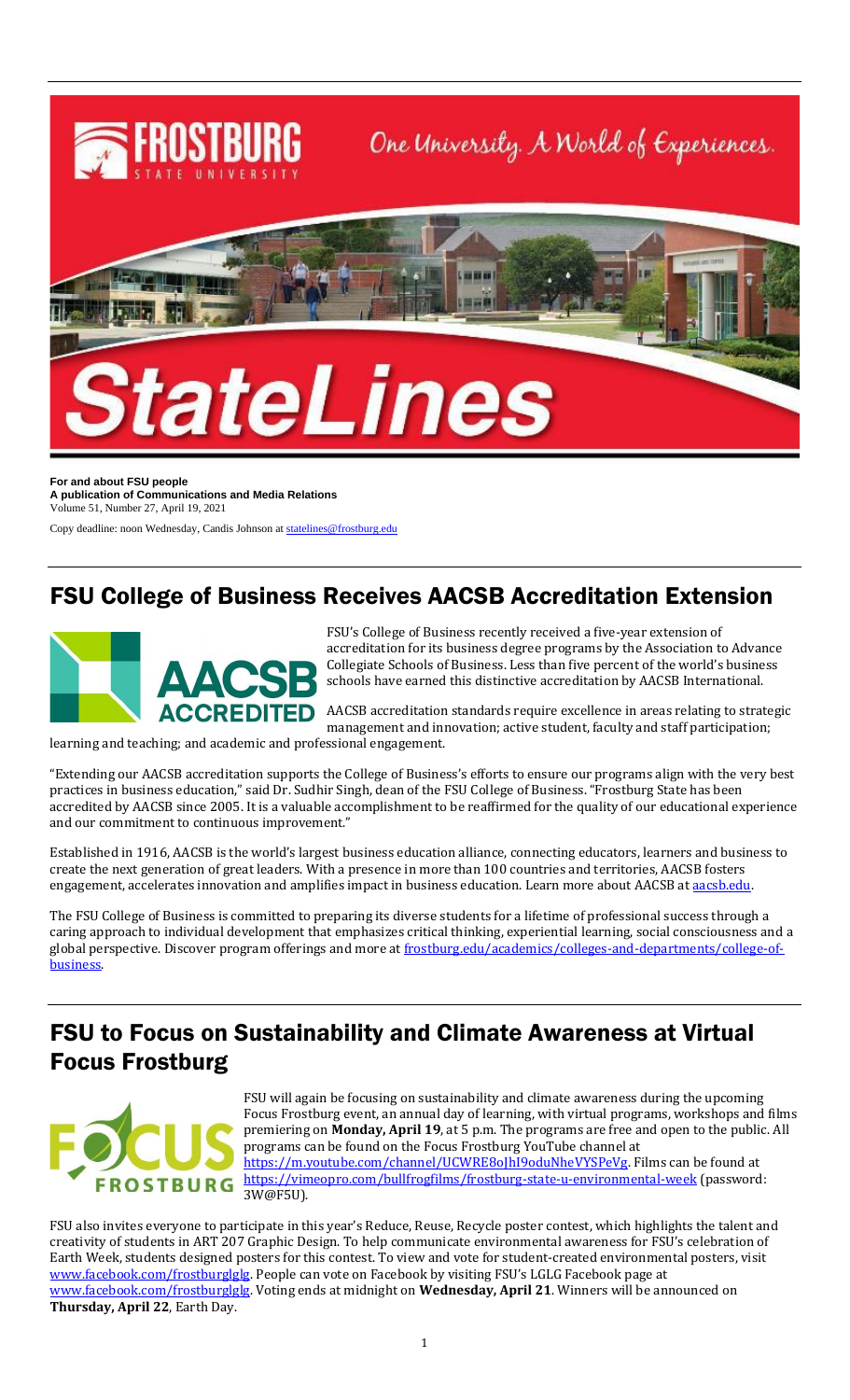In-person events open to the campus community are as follows:

Tree Campus USA Arbor Day Celebration, **Tuesday, April 20**, FSU Clock Tower, noon. FSU remains committed to its affiliation with Tree Campus USA, an Arbor Day Foundation program, which honors colleges and universities for effective campus forest management and for engaging staff and students in conservation goals. The Arbor Day Foundation is a nonprofit conservation and education organization that has helped campuses throughout the country plant thousands of trees.

Discover Sustainability Studies Session 1, *Lacey Day* and *Sydney Sholly*, **Wednesday, April 21**, near the Clock Tower, 1 p.m. Day and Sholly will promote the Sustainability Studies minor from the perspective of current students. They will discuss recent courses that have been offered, courses they have taken, and the interdisciplinary and easy-to-complete nature of the minor.

Discover Sustainability Studies Pop Up Sessions, sustainability students, throughout the week. Look for students in SUST 455 presenting displays on Campus Safety, FSU's Period Poverty, Campus Green Cuisine, formation of an FSU Trail's Committee, Ecobricks and more.

Highlighting Campus Sustainability Efforts, throughout the week. Learn about sustainability efforts on the FSU campus. Look for displays near Campus Dining locations.

Virtual programs and workshops are as follows:

"Climate Strike." This event features FSU students *Will Coburn*, *Laurel Plitnik*, *Ariyana Ward*, *Max Hancock*, *Ismerai Reyes* and *Reginald Morton III*. Join students around the world as everyone is called to strike in the name of addressing global climate change.

"Weirdly Unsustainable." From an underground fire that burned for a century to a short-lived herd of wild goats, FSU Professor *Andy Duncan*'s research into Weird Western Maryland has uncovered some local examples of how not to treat the Earth.

"Let's Build a Better Earth." Join 10-year-old community member, Myles Thomas, as he shares his thoughts on pollution, climate change and his generation's uncertain future.

"Effect of COVID-19 on Local Volunteer Fire Departments." Volunteer fire departments have been adversely affected by the COVID-19 pandemic. Day will discuss the issues these departments are facing and the ways that students and community members can help.

"Three Futures for Trumpet and Orchestra." Learn how musician *Jacob Dallager* is using his musical ability to respond to concerns of climate change. This session features a performance by the artist.

"The Environment and the Active Body." This presentation by *Dr. Martin Barrett* will address the factors that satisfy and/or constrain the physiological needs of the physically active body, recognize the interdependence of personal and environmental factors that serve to provide the active body with physical activity opportunities and identify the ways in which the active body is also a pro-environmental body.

"Greening the Playing Fields" This session by Barrett will begin by establishing the green waves of environmentalism in elitelevel college and professional sport before providing a forum for attendees to discuss the duty of sport organizations to become (operationally) more sustainable and the opportunity sport organizations have to inspire sustainable behaviors among their fans.

"From Cynic to Optimist: Envisioning a Positive Future." This presentation by *Dr. Kara Rogers Thomas* uses the framework proposed in the book, "The Future We Choose" by Chritiana Figueres and Tom Rivett-Carnac, to focus on positive progress and achievable environmental goals.

"Water Bottle Planter." *Tiffany Sherrick* and student members of the Sustainability Awareness Society will show how to make a flower planter using a water bottle.

"Creating a Sustainable Bioplastic From Natural Materials." The polymers in everyday plastic items can be made using natural materials. In this presentation, *Sophia Staggers* and student members of the American Chemical Society will show how to make a bioplastic using cornstarch and glycerin.

"Blockchain Technology and Sustainability." Blockchain is a distributed, immutable, transparent and trustworthy database, shared by a community. In this presentation, *Yiming Zhuang* will discuss blockchain technology and how it could benefit the achievement of sustainability.

The film festival will consist of the following:

"Awake, a Dream From Standing Rock" tells the story of the massive peaceful resistance led by the Standing Rock Sioux Tribe to the Dakota Access Pipeline through their land and underneath the Missouri River.

In "How to Let Go of the World," filmmaker Josh Fox travels to 12 countries on six continents to investigate climate change and uncover the answer to a difficult and fundamental question: what is it that climate change can't destroy?

"Cooked," from award-winning filmmaker Judith Helfand, reveals the ways in which class, race and zip code predetermine unequal response and recovery to environmental disaster.

In "No Fear No Favor," African communities on the front lines of the poaching crisis fight to protect their wildlife for future generations.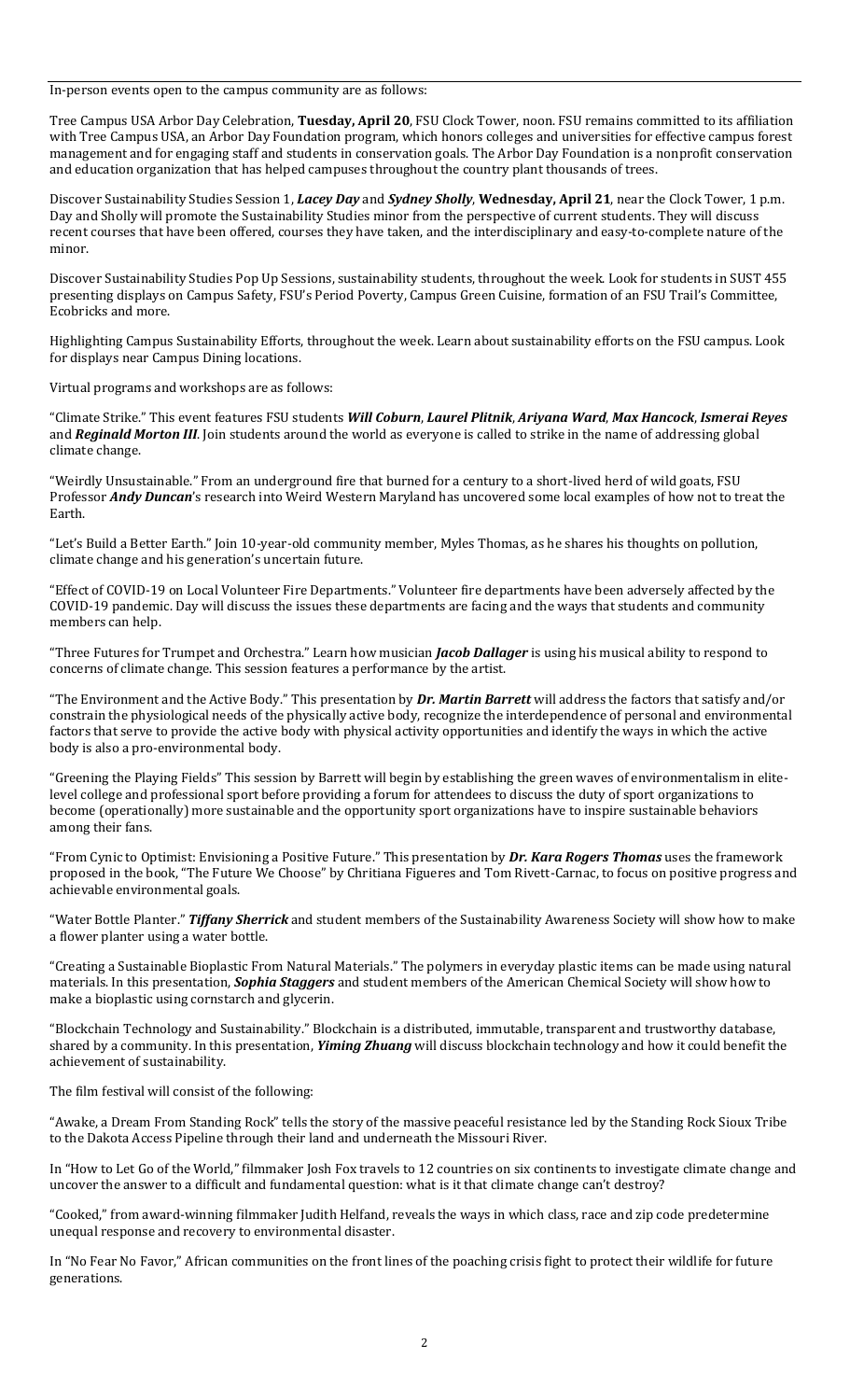"From Seed to Seed" follows a group of Canadian organic farmers over the course of one growing season as they adopt agroecological growing techniques to create sustainable and resilient food and farming systems.

For info, contact Thomas a[t krogersthomas@frostburg.edu](mailto:krogersthomas@frostburg.edu) or visit www.frostburg.edu/lglg/focus-frostburg.php.

# Help for Students

# Have Issues or Concerns?

Be sure to continue to pass on your concerns to *President Nowaczyk* at [president@frostburg.edu](mailto:president@frostburg.edu) or, for specific academic issues, to Dr. Michael Mathias a[t provost@frostburg.edu.](mailto:provost@frostburg.edu) Students with individual concerns can be directed to resources by emailing [spring2021@frostburg.edu.](mailto:spring2021@frostburg.edu) And for the spring 2021 plan and information, visit [https://www.frostburg.edu/spring2021.](https://www.frostburg.edu/spring2021) 

# Do You Need to Report an Incident?

FSU is a vibrant community of scholars and educators. To ensure its values as an institution are promoted, students, faculty and staff are asked to adhere to a set of community standards.

If you observe behavior that is counter to FSU's values, be sure to report the conduct to the most appropriate department using one of the referral forms. If you have questions or concerns about which referral form is most appropriate, contact Carl Crowe, dean of Students, in the Office of Student Affairs at 301-687-4312.

Any member of the University community in need of support can to reach out to Counseling and Psychological Services at [https://www.frostburg.edu/student-life/campus-services/caps,](https://www.frostburg.edu/student-life/campus-services/caps) the University Council on Diversity, Equity and Inclusion at

[https://www.frostburg.edu/student-life/campus-services/center-for-student-diversity-equity-and-inclusion/diversity](https://www.frostburg.edu/student-life/campus-services/center-for-student-diversity-equity-and-inclusion/diversity-committees.php)[committees.php](https://www.frostburg.edu/student-life/campus-services/center-for-student-diversity-equity-and-inclusion/diversity-committees.php) or Student Affairs at [https://www.frostburg.edu/about-frostburg/student-affairs/index.php.](https://www.frostburg.edu/about-frostburg/student-affairs/index.php) **Students can report an incident at [https://www.frostburg.edu/reporting-an-incident.php.](https://www.frostburg.edu/reporting-an-incident.php)** 

# A Message From CAPS

If you are having difficulty taking care of your daily needs and/or notice that your mood has been more depressed or anxious, you are not alone. Help is available at Counseling and Psychological Services (CAPS). Counseling is being provided over confidential tele-health programs.

If you are interested in individual counseling or participating in one of the groups CAPS offers, call 301-687-4234.

If you need of immediate support, call 301-687-4234 during business hours or 301-687-4223 in the evening or on the weekend.

Other crisis resources are available at the National Suicide Prevention Lifeline at 1-800-273-8255, Trevor LifeLine at 1-866- 488-7386, Veterans' Crisis Hotline at 1-877-VET2VET (1-877-838-2838), Crisis Text Line where you can text HOME to 741741 for free, 24/7 crisis counseling, and 911.

#### Dance

# CES and Student Activities Host Streaming Event 'Step Afrika! Presents: Celebration'



FSU's Cultural Events Series and the FSU Student Activities program will offer "Step Afrika! Presents: Celebration," a free streaming performance on **Wednesday, April 21**, at 7 p.m.

The Washington, D.C.-based dance company blends the percussive dance styles practiced by historically African-American fraternities and sororities, traditional West and Southern African dances, and an array of contemporary dance and art forms. Following the performance, the dancers will present a virtual tutorial and interactive discussion, live from the Atlas Theatre in Washington, D.C.

Step Afrika!'s celebration of African-American history explores the richness and diversity of African-American life through the eyes of one of America's most renowned dance companies. This presentation, which was conceived and filmed in 2020, will provide viewers with unique ways of deepening their understanding of little-known moments in African-American history. The program includes works from the company's recent virtual programming, including a moving excerpt from the critically acclaimed dance film, "Stono," which was inspired by the Stono Rebellion of 1739 and the Negro Act of 1740, two monumental moments in American history that are not widely known.

The event will be available to view on April 21 a[t http://involvement.frostburg.edu/LUC/live.](http://involvement.frostburg.edu/LUC/live) The live, interactive discussion will immediately follow. For info, contac[t ces@frostburg.edu.](mailto:ces@frostburg.edu)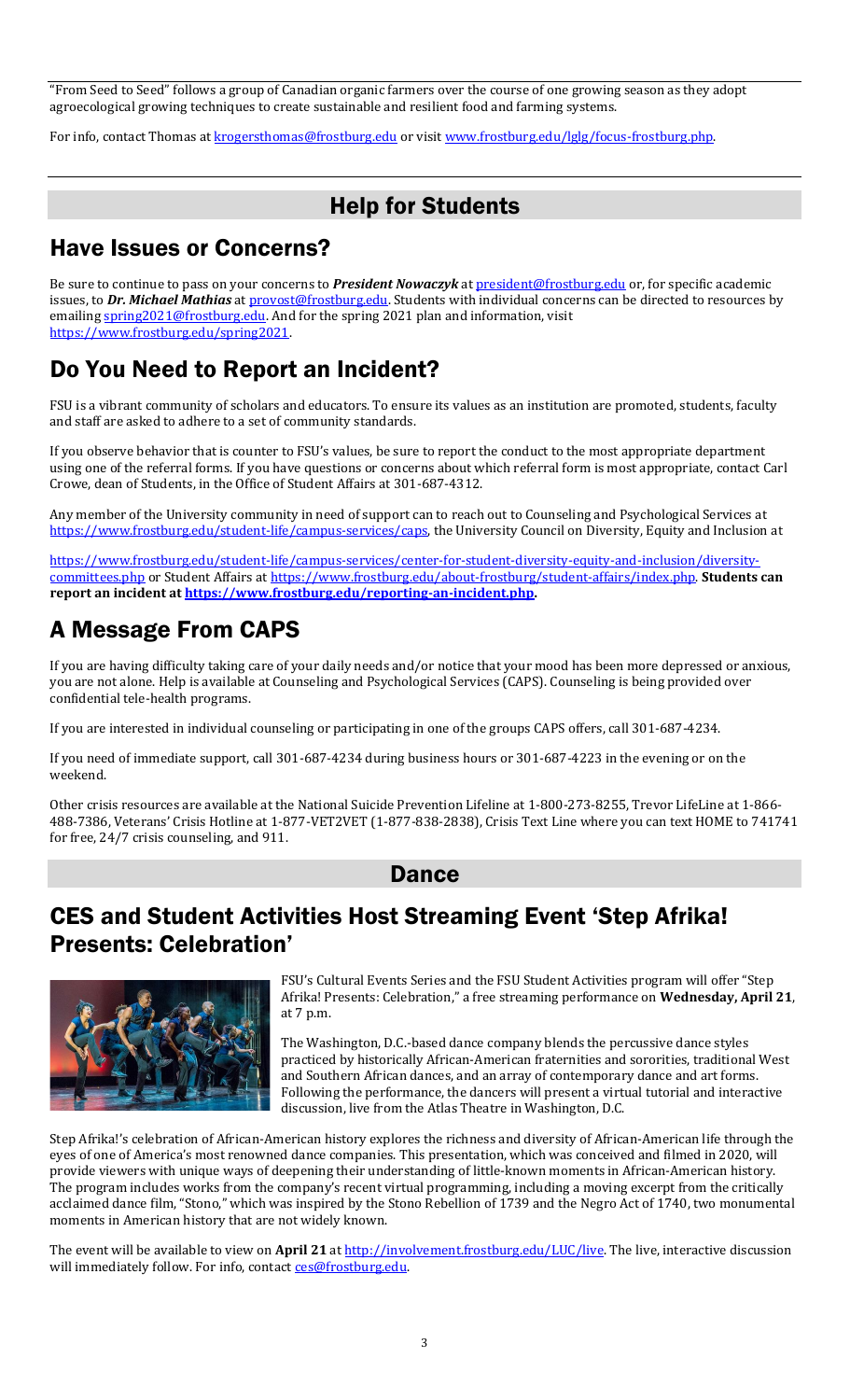#### Theatre and Dance Presents Virtual Dance Concert, 'In Hindsight'

FSU's Department of Theatre and Dance will present its livestreamed Spring Dance Concert, titled "In Hindsight," on **Thursday, April 29**, at 7:30 pm. Under the direction of *Natalie Bennett*, the concert reflects on the past year through eight original dance pieces choreographed by Bennett and Dance Company members.

Bennett's "Sun Will Set," "What About Us" and "Dancing Again" investigate the power of positivity and moving forward in life, even after dark times. In "Healing" and "No Fear, No Doubt," sophomore dance minor *Victoria Talbert* focuses on the transitional nature of time in the healing process, as well as the fearlessness of confident and powerful women. In "Almost," graduating senior and dance minor *Emily Hash* considers how "in hindsight, we should have gotten lost to let the good times roll." Senior *Taylor Robinson* explores boundless grace in "Breath of Heaven," while first-year dance minor *Amber Stanfill* focuses on finding balance through the "Confusion" of the past year.

With supervision by *George Georgeson*, the concert features lighting designs by students in the department, including *Frank Bowles*, *Sydney Sackett*, *Alexus Niblack*, *Ebony Gennes*, *Brendon McCabe*, *Andrew Geier* and Georgeson himself. The creative team consists of Bennett (director), Bowles (production manager), Georgeson (lighting supervisor), *Michele Labar* (costume coordinator), *Gordon Duguid* (technical director) and *Sam DeMartino* (videographer/streaming).

The dances of "In Hindsight" are brought to you by Dance Company members Hash, Talbert, Robinson, *Jamie Williams*, *Erin Mellarkey* and Stanfill.

To view this free performance, use the following link on April 29 at 7:30 pm: https://bit.ly/3tp9Pdy.

For info, call the Department of Theatre and Dance at 301-687-7462.

#### Music

**Because of the coronavirus pandemic, musical performances before live audiences of the general public will not be held until conditions warrant. However, the Department of Music is continuing its series of online presentations. Links will be posted at [www.frostburg.edu/concerts.](http://www.frostburg.edu/concerts)**

**Visit [www.frostburg.edu/concerts](http://www.frostburg.edu/concerts) and click an event to be directed to the FSU Localist Events page; click the red "Join Steam" button on the right side of page to join the livestream.**

**Unless otherwise noted, concerts are free to view online. For info, contact FSU's Department of Music at 301-687-4109.**

**If you miss the livestreams, Music Department recitals are available for viewing on YouTube: Frostburg Music Department.**

**For concerts open to the FSU community: To prevent the spread of the coronavirus, FSU follows state health guidelines requiring the wearing of masks and physical distancing from others. Visitors to campus must visit www.frostburg.edu/checkin for symptom monitoring before arriving on campus and be prepared to display the "Reduced Risk" badge.**

#### FSU Student Ryan Barber in Livestreamed Junior Percussion Recital

FSU's Department of Music will present *Ryan Barber* in a livestreamed junior percussion recital from Pealer Recital Hall on **Thursday, April 22**, at 7:30 p.m.

Barber will be accompanied by *Dr. Mackenzie LaMont* and Percussion Ensemble members *Deandre Cook*, *Cheyenne Jeffries* and *Nora Kopit*, as well as *Tom Harrison* on bass, *Emily Brobst* on piano and *Shawn Zimmerman* on guitar.

Per FSU event guidelines and COVID restrictions, the general public may only attend the online streamed event. The recital is open to 50 members of FSU community – faculty, staff or students – on a first-come, first-served basis.

Barber will perform "Stop Speaking" by Andy Akiho, "Charleston Capers" by George Hamilton Green, "April Sky" by Chin Cheng Lin, the third movement ("Allegro vivo") from "Symphony No.1 for Percussion" by Anthony Cirone, "Maiden Voyage" by Herbie Hancock and "Red Clay" by Freddie Hubbard.

#### FSU Student Arran Mills Presents Livestreamed Junior Baritone Recital

FSU's Department of Music will present *Arran Mills* in a livestreamed junior baritone recital, titled "Goin' Home," on **Friday, April 23**, at 7:30 p.m.

Mills will be accompanied by pianist *Dr. Joseph Yungen* and guest artists tenor *Christopher Reed* and baritone *Dillon Redwine*, as well as FSU Jazz Combo members *Tom Harrison* on bass guitar, *Ryan Barber* on drums, *Shawn Zimmerman* on guitar, *Emily Brobst* on piano and *Josh Foreman* on saxophone.

Per FSU event guidelines and COVID restrictions, the general public may only attend the online streamed event. The recital is open to 50 members of FSU community – faculty, staff or students – on a first-come, first-served basis.

Mills will perform "Belle Hermione" from "Cadmus et Hermione" by Jean-Baptiste Lully, "Ständchen" from "Schwanengesang" by Franz Schubert, "Ein Jüngling liebt ein Mädchen" from "Dichterliebe" by Robert Schumann, "Lydia" and "Ici-bas" by Gabriel Fauré, "Belle Siccome un Angelo" from "Don Pasquale" by Gaetano Donizetti, "Suscepit Israel" from "The Magnificat" by Giovanni Pergolesi, "Sea Fever" by John Ireland, "The Children's Hour" and "The Circus Band" by Charles Ives, "The Vagabond" from "Songs of Travel" by Ralph Vaughan Williams, "Stars" from "Les Misérables" by Claude-Michel Schönberg, "Dear Theodosia" from "Hamilton" by Lin-Manuel Miranda, "Georgia on My Mind" by Hoagy Carmichael and "Goin' Home" by Antonín Dvořák.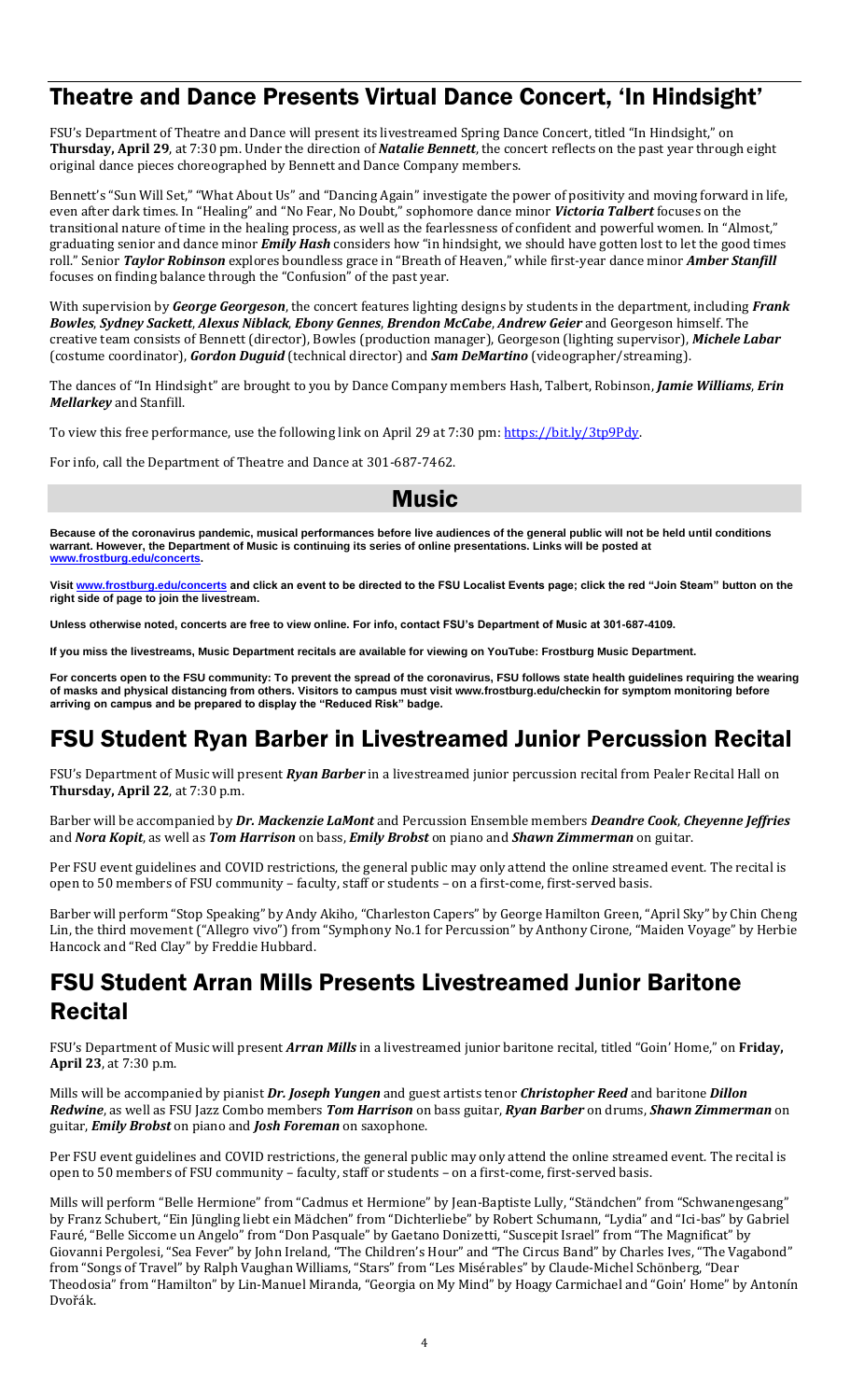### Jazz Orchestra and Jazz Combo to Perform Spring Concert

FSU's Department of Music will present its Jazz Orchestra and Jazz Combo in concert on **Saturday, April 24**, at 3 p.m. at FSU's Upper Quad Amphitheatre. This event is open to the campus community.

Maximum capacity at this venue is 100 persons. To reserve your spot, email *Dr. Brent Weber* at **bmweber@frostburg.edu**. A 6foot distance must be maintained between individuals or families, and attendees must maintain a 12-foot distance from the ensemble. In case of rain, the concert will be livestreamed from Pealer Recital Hall, and the audience will be limited to 50 members of the campus community. If this happens, the band members will use PPE (bell and instrument covers) to ensure safety.

Members of the Jazz Orchestra, which is directed by Weber, include *Raegan Barrett*, *Joshua Foreman*, *Ayanna McDonald*, *Eileen Martin*, *Alex McNemar* and *Caitlyn Rund* on saxophones; *Joey Orr* and *Brice Simpson* on trumpets; *DeAndre Cook* and *Grace LaCount* on trombones; and for the rhythm section, *Emily Brobst* on keyboards, *Shawn Zimmerman* on guitar, *Ryan Barber* on bass/drum set and *Kamonte Johnson* on drum set/percussion.

The Jazz Orchestra will perform "Abide" by Eric Richards; "Lingus" by Michael League, "Outlier" by Justin Stanton, "Kite" by Michael League, "Shofukan" by Michael League and "Quarter Master" by Michael League, all arranged by Weber; and "Tank!" by Yoko Kanno, arranged by Dannewitz.

Directed by *Tom Harrison*, the Jazz Combo consists of Foreman on saxophone, vocalist *Arran Mills* on trombone, Brobst on piano and flute, Zimmerman on guitar, Barber on drums and Harrison on bass.

The Jazz Combo program will include "Have You Met Miss Jones?" by Richard Rogers, "Take Five" by Paul Desmond, "Georgia on My Mind" by Hoagy Carmichael, "Sway" by Ruiz/Gimbel, "There Will Never Be Another You" by Harry Warren, "In a Sentimental Mood" by Duke Ellington and "The Chicken" by Pee-Wee Ellis.

#### FSU Student Caitlyn Rund Will Perform Livestreamed Senior Saxophone Recital



FSU's Department of Music will present *Caitlyn Rund* in her livestreamed senior alto saxophone recital, "Roses," on **Sunday, April 25**, at 7 p.m. She will be accompanied by pianist *Dr. Joseph Yungen*.

Per FSU event guidelines and COVID restrictions, the general public may only attend the online streamed event. The recital is open to 50 members of FSU community – faculty, staff or students – on a first-come, first-served basis.

Rund will perform "Déclamé," "Désinvolte," "Dolcissimo" and "Final" from "Brillance" by Ida

Gotkovsky; "Allegro con moto" and "Larghetto – Animato molto" from "Concertino da Camera" by Jacques Ibert; "Diversion" by Bernhard Heiden, edited by Mark Rogers; and "Très modéré," "Noël (Andante)," "Fileuse" and "Nocturne et Rondel" from "Sonate in Ut#" by Fernande Decruck.

#### FSU Student Zhicen Liu to Present Livestreamed Senior Piano **Recital**

FSU's Department of Music will present *Zhicen "Luke" Liu* in a livestreamed senior piano recital on **Sunday, April 25**, at 3 p.m. The recital is free to view online. The link will be posted a[t www.frostburg.edu/concerts.](http://www.frostburg.edu/concerts)

Per FSU event guidelines and COVID restrictions, the general public may only attend the online streamed event. The recital is open to 50 members of FSU community – faculty, staff or students – on a first-come, first-served basis.

Liu will perform "Andante con espressione" and "Vivace assai" from "Sonata in D Major, Hob.XVI:42" by Joseph Haydn, "Voiles, Sails" and "Le vent dans la plaine" from "Preludes" by Claude Debussy, "Rhapsody in B Minor, Op. 79, No. 1" by Johannes Brahms, "Nocturne Op. 27, No.1 in C-sharp Minor" by Frédéric Chopin and "Allegro moderato," "Sostenuto e pesante" and "Allegro molto" from "Sonata" by Bela Bartok.

### String Ensemble Performing Online Spring Recital, 'Music and Friends'

The FSU Department of Music will present a livestreamed String Ensemble Recital, "Music and Friends," on **Wednesday, April 28**, at 7:30 p.m. from FSU's Pealer Recital Hall.

Conducted by *Dr. Karen Lau*, the ensemble will be accompanied by pianist *Dr. Jay DeWire* and guest artists *Hana Chitsaz* and *Wesley Mason* on violins.

Per FSU event guidelines and COVID restrictions, the general public may only attend the online streamed event. The recital is open to 50 members of FSU community – faculty, staff or students – on a first-come, first-served basis.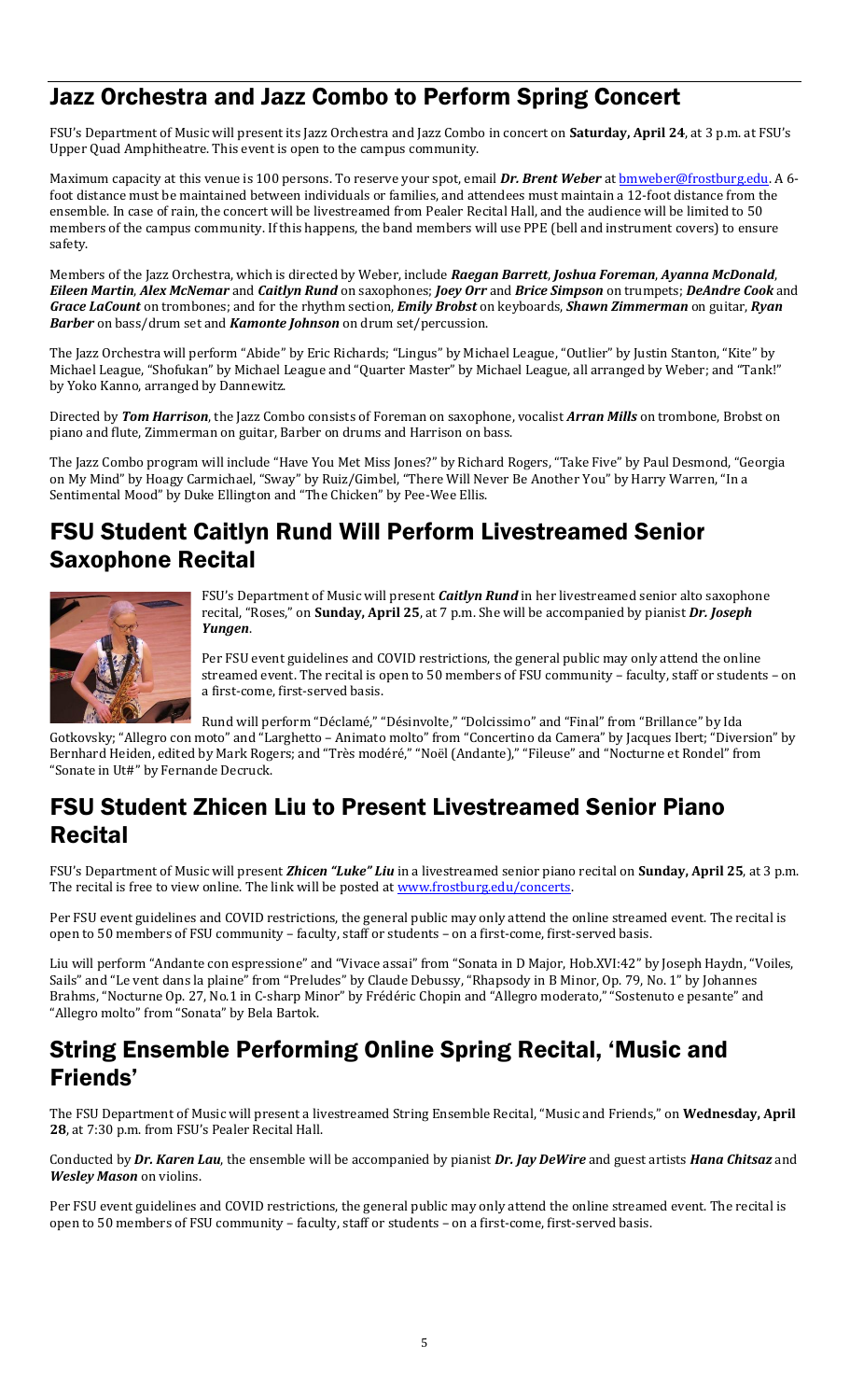The program will include "Brandenburg Concerto No. 5" by Johann Sebastian Bach, arranged by Lynne Latham; "Allegro for Cello and String Orchestra" by Antonico Vivaldi, arranged by Kathy Fishburn; the third movement from "String Symphony No.1 in C Major" by Felix Mendelssohn; "Lullaby Waltz" and "Raven's Pass" by Doug Spata; "Duet – In the Style of Mozart" by Carl Stamitz; "Minuet" by Luigi Boccherini, arranged by Rick Mooney; the third movement from "Piano Quartet in G Minor, KV 478" by Wolfgang Amadeus Mozart; and the first movement from "String Quartet, Op.18, No.1" by Ludwig van Beethoven.

## Percussion Ensemble and Choral Artists in Second Livestreamed Joint Concert

The FSU Department of Music will present the Percussion Ensemble and Choral Artists in their second spring livestreamed joint concert on **Friday, April 30**, at 7:30 p.m. from FSU's Pealer Recital Hall.

Directed by *Dr. Mackenzie Jacob LaMont*, the Percussion Ensemble consists of *Ryan Barber*, *Jacob Hunt*, *Kamonte Johnson*, *Nora Kopit*, *Joseph Louie* and *Matthew Payne*. They will be joined by guest performers *Deandre Cook*, *Cheyenne Jeffries*, *Julia Seddon* and countertenor soloist *Andrew Hartnett*.

The concert will open with the FSU Percussion Ensemble performing "Angels of the Apocalypse" by David R. Gillingham. The first half will conclude with the Percussion Ensemble and Choral Artists performing LaMont's "The Lord's Prayer." The second half will open with the FSU Chamber Singers, University Chorale and Troubadours Tenor-Bass Choir, directed by *Dr. Scott Rieker*, performing Franz Biebl's iconic "Ave Maria," and the concert will conclude with the two groups performing Leonard Bernstein's "Chichester Psalms."

Gillingham has an international reputation for the pieces he has written for band and percussion; he is a professor of music at Central Michigan University. His "Angels of the Apocalypse" was inspired by the biblical book of "Revelation" and contains sections inspired by the opening of the Seventh Seal, as well as angels blowing trumpets to bring about the end of the world. It ends, however, in a positive light, representing a religious apotheosis.

LaMont wrote "The Lord's Prayer" in 2011. It was designed to give listeners of different religious/secular backgrounds the ability to hear a variety of messages. It can be taken as a "call to reason," for practitioners to listen to what their faiths actually preach (caring for others, being good citizens), a critique of Christianity or a programmatic story of a group's journey through faith, doubt and resolution.

Prolific, but obscure, Bavarian composer Biebl composed his "Ave Maria" for a seven-part men's choir. This setting of the Latin text of the Angelus prayer has become a staple of choral repertoire for its lyric beauty and lush harmonies, and Biebl eventually arranged it for mixed and treble choirs. The trio of soloists provide lyric counterpoint to the inexorable chordal movement of the larger ensemble, all of which are designed to draw the listener into a deeper relationship with the Divine.

For "Chichester Psalms," Bernstein repurposed unused musical materials that he had previously composed, including two movements from his abortive collaboration on a musical rendition of Wilder's "The Skin of Our Teeth," and the unused original opening for "West Side Story." The resulting musical journey from unreflective and simplistic religion through trial and anguish to arrive at a place of humbleness before the Divine summarizes Bernstein's attitudes toward belief. He held that true spirituality is found in humility and simplicity, and his compositions reflect that.

#### Webinars

### P&E Alumni Webinar Series – Internships and Capstones: Pathways to a Career

In the next installment of the Physics and Engineering Alumni Webinar series on **Monday, April 19**, from 6 to 7 p.m., three FSU alums will share internship and capstone experiences at FSU.

There are two ways to join. Join the Webex meeting directly at

[https://frostburg.webex.com/webappng/sites/frostburg/meeting/download/c2715f1faa8945eabae360ac6a4b4f75?siteurl=f](https://frostburg.webex.com/webappng/sites/frostburg/meeting/download/c2715f1faa8945eabae360ac6a4b4f75?siteurl=frostburg&MTID=m557bee2014cb3a760a8356d3a3c23ea7) [rostburg&MTID=m557bee2014cb3a760a8356d3a3c23ea7.](https://frostburg.webex.com/webappng/sites/frostburg/meeting/download/c2715f1faa8945eabae360ac6a4b4f75?siteurl=frostburg&MTID=m557bee2014cb3a760a8356d3a3c23ea7) You can also check out the webinar in Gira Center 186 (aka Planetarium). Email *eimoore@frostburg.edu* for more ways to join.

A graduate in physics with a minor in computer science, *Caleb Godwin '18* served as the Physics and Engineering Club president and joined the community service fraternity Alpha Phi Omega. He developed a pipeline for analyzing galaxy properties while assisting with astrophysics research. He presented with fellow students at two American Astronomical Society conferences. Godwin earned a master's in applied physics at Towson University in 2020. While there, he performed optics research to design and build a fully adjustable zoom lens system using physics and the optical design/simulation software Zemax. Godwin works at Fearless Solutions in Baltimore as a software engineer. As part of a government contract, he is developing a user-friendly website for displaying regulations.

*Thomas Smith '14* is set to graduate this May from the University of Maryland, Baltimore County with a doctorate in applied physics. This comes after obtaining a master's in applied physics at UMBC in 2017 and double majoring for a bachelor's in applied physics and engineering at FSU. His doctoral research was based in the field of quantum optics and included designing interferometers that are insensitive to optical turbulence and aiding in the study of high-resolution X-ray ghost imaging. This work has led to publications in "Physical Review Letters," "APL Photonics" and "Optics Express," as well as multiple pending patents. He plans to continue conducting physics research that can potentially lead to practical applications such as quantum information, imaging or interferometry.

*Aaron Littlejohn '13* is a senior process engineer in Intel's Logic Technology Development group, driving the optimization of high-volume semiconductor manufacturing processes. He earned a bachelor's in applied physics from FSU and a doctorate in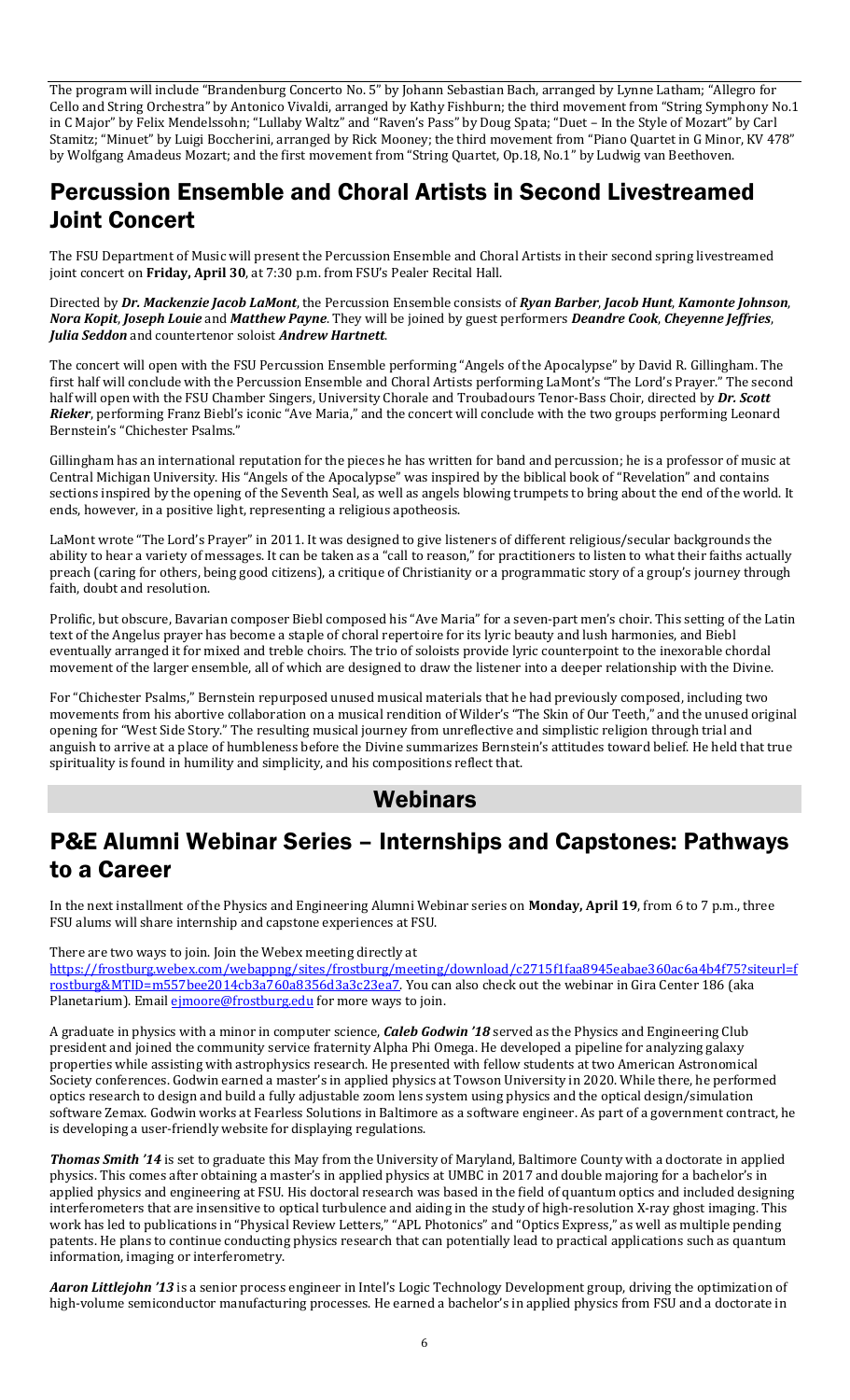physics from Rensselaer Polytechnic Institute in 2018. As a graduate student, he conducted experimental condensed matter physics research in RPI's Nanostructure Science and Ultrathin Films lab. His work in crystalline epitaxy and nanostructure synthesis has been published in journals such as "Nature Communications," "Nanotechnology" and the "Journal of Applied Physics" and has been recognized by the American Institute of Physics. He holds one patent and has several pending related to improvements of novel non-volatile memory devices.

#### Presentations

### 'Where the Ticks Are: Mapping the Location of Pathogen-Carrying Ticks in Western Maryland'

As part of its Watershed Moments Community Learning Series, the Appalachian Laboratory will host *Dr. Rebekah Taylor*, an associate professor in FSU's Department of Biology, who will present "Where the Ticks Are: Mapping the Location of Pathogen-Carrying Ticks in Western Maryland" on **Thursday, May 20**, from 6:30 to 8 p.m. She will discuss the ongoing research she and her students have been conducting on ticks and Lyme disease in Western Maryland.

This event will held on Zoom. Registration is required a[t https://www.usmf.org/rebekahtaylor.](https://www.usmf.org/rebekahtaylor) Once registered, attendees will receive the Zoom information via email.

#### Exhibits

**To prevent the spread of the coronavirus, Frostburg State University follows state health guidelines requiring the wearing of masks and physical distancing from others. Visitors to campus must visi[t www.frostburg.edu/checkin](http://www.frostburg.edu/checkin) for symptom monitoring before arriving on campus and be prepared to display the "Reduced Risk" badge.**

### FSU's Roper Gallery to Feature Spring 2021 Senior Exhibition, 'Horizons'

FSU's Department of Visual Arts will host the spring 2021 Senior Exhibition, "Horizons," at the Stephanie Ann Roper Gallery in FSU's Fine Arts Building. The exhibition opens on **Saturday, April 24**, and runs through **Friday, May 7**. A video of student work will be available on the Roper Gallery Facebook and Instagram pages.

The following art and design students will exhibit their artwork:

*Seth Adams* is graduating from FSU with a bachelor's in art and design and a minor in art history. His focus areas are illustration and graphic design. After graduation, Adams hopes to pursue a career in digital comics.

*William Baxter* is graduating with a bachelor's in art and design and a minor in graphic design. His focus areas are illustration and sculpture. After graduation, Baxter would like to pursue a career in visual development and animation.

*Emily Cook* is graduating with a bachelor's in art and design, focusing on ceramics and sculpture, a bachelor's in accounting and a minor in art history. After graduation, she plans to focus on her career at West Salisbury Foundry and Machine Company and start her own studio business, focusing on ceramics.

*Taryn Ludwig* is graduating with a bachelor's in art and design, with concentrations in illustration and photography. After graduation, she will pursue her master's in teaching.

*Cassidy Mark* is graduating with a bachelor's in art and design and a minor in art history. Her focus areas are illustration and painting. After graduation, Mark would like to pursue a career in animation storyboarding.

*Tamani McCoy* is graduating with a bachelor's in art and design with minors in biology and animal behavior. Her focus areas include illustration and photography. After graduation, she plans to continue her education and develop her career as a freelancer, scientific illustrator and business owner.

*Nicholas Miller* is graduating with a bachelor's degree in art and design and a minor in art history, with focus areas in illustration and printmaking. After graduation, he plans to continue with freelance work and continue his education.

*Drew Perry* is graduating with a bachelor's in art and design with a dual minor in art history and graphic design. Her focus areas are ceramics and printmaking. After graduating, Perry will be searching for jobs in her field, and hopefully acquire a studio space in the future.

*Natasha Randolph* is graduating with a bachelor's in art and design and minors in fine arts and art history, with a focus in graphic design. After graduation, she plans to continue her freelance work and eventually launch her own business that will include accessories with her designs on them.

*Brice Threatt* is graduating with a bachelor's degree in art and design with a minor in art history. He has a double focus in photography and graphic design. After graduating, he plans to work with music and fashion companies such as Rock Nation and Vogue.

*Julia Walsh* is graduating with a bachelor's in art and design, focusing mainly on illustration, with two minors, graphic design and art history. After graduation, Walsh plans to continue building her portfolio with some freelance work and pursue a career in the arts.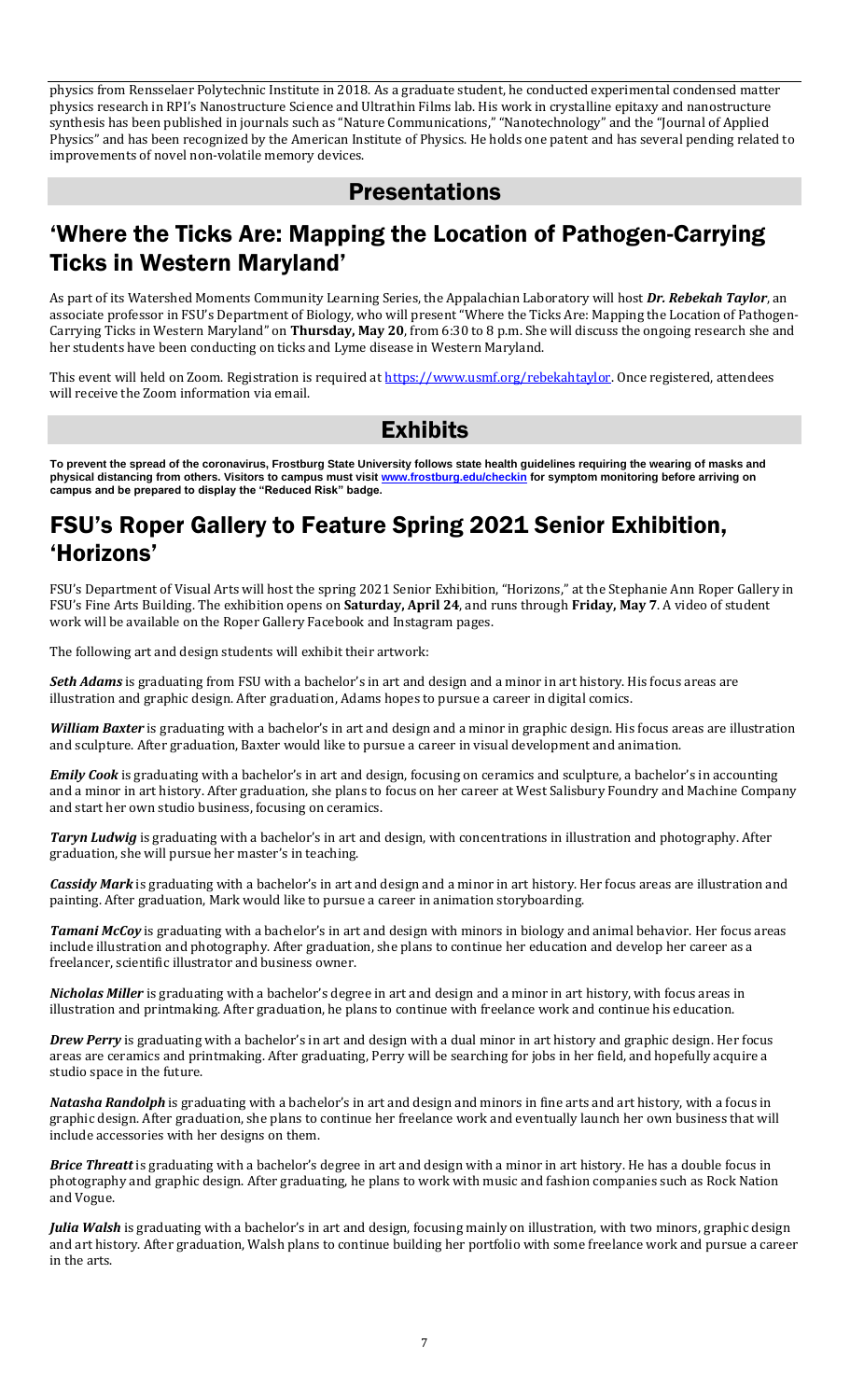*David Whitaker* is graduating with a bachelor's in art and design, with concentrations in graphic design and illustration, and a minor in graphic design. After graduation, he plans to attend graduate school to continue studying graphic design or visual media arts.

*Hailey Yommer* is graduating with a bachelor's in art in design and minors in history and art history. Her focus areas include painting and illustration. After graduating, Yommer will pursue a master's in teaching at FSU.

The Roper Gallery is open Monday through Friday from 1 to 5 p.m. For info, contact the Department of Visual Arts at 301-687- 4797.

# Smithsonian Companion Exhibit on Display at Ort



**Former Maryland House Speaker Cas Taylor is featured in the companion exhibit.**

The Ort Library is partnering with the Allegany Museum to provide a companion exhibit for the "Voices and Votes: Democracy in America" Smithsonian travelling exhibit on display at the museum through **Saturday, May 29**. The Ort Library companion exhibit features Western Maryland people in public service and includes memorabilia such as campaign buttons, bumper stickers, plaques and photographs. People highlighted include Sen. J. Glenn Beall Sr. and Sen. J. Glenn Beall Jr. – two of three U.S. senators to serve from Western Maryland. The exhibit also features Lucile Roeder, the first woman to serve on the Cumberland City Council and later

become Allegany County commissioner, as well as former Maryland House Speaker Cas Taylor and State Sen. John Bambacus. The companion exhibit is on display on the third floor and will remain up **through May**.

# Ort Library Installs Semipermanent Exhibits



**This "America's Labor Heritage" print by Ralph Fasenella, left, and a photograph titled "Mountain Man" by Aubrey Bodine are on display at Ort.**

The Ort Library has installed two semipermanent exhibits on the fourth and fifth floors of the building. The fourth-floor exhibits are artwork by Ralph Fasenella, who is known for colorful scenes primarily depicting inner-city life. His work celebrates the working class, and there are all sorts of interesting details in every painting. The historical background of the scenes Fasenella portrays are included for many of the prints on display.

The fifth-floor exhibits are local mid-century scenes from renowned photographer Aubrey Bodine. All are captioned.

## Points of Pride

# FSU Reaches Final Four of the NCAA Next Generation Innovation Challenge



A team of four FSU undergraduate students – including recreation and parks management students *Braxton Clark*, *Sienna Starkey* and *Aaron Williams*, as well as law and society major *Taylor Longworth* – recently reached the Final Four of the NCAA Next Generation Innovation Challenge. The challenge required teams to develop and pitch an innovative solution to the existential crisis that is the lack of qualified officials to referee competitive games and matches, which threatens youth sport participation nationally.

The FSU team's concept was an interactive learning resource that places parents, coach and young athletes in the shoes of sports officials and develops a greater sense of empathy and appreciation for the important role that sports officials play. The concept was presented through a video pitch, which was assessed by an expert panel of sport professionals. Out of 25 schools, FSU's pitch was deemed worthy of a Final Four place and the video pitches from all finalist schools – which also included the University of Notre Dame, University of Georgia and Indiana University–Purdue University Indianapolis – were broadcast as part of the NCAA's two-day Innovation Summit that took place April 2 and 5. The team was mentored by *Dr. Martin Barrett*, an assistant professor in FSU's Department of Kinesiology and Recreation.

To watch the final three-minute video pitch, visi[t https://youtu.be/Gg9noDUipAQ.](https://youtu.be/Gg9noDUipAQ)

# Office of Sponsored Programs Successes/News

On April 1, project director *Rich Raesly*, a professor in the Department of Biology, was awarded a \$19,637 contract by the Maryland Department of Natural Resources to provide independent quality assurance support for the Maryland Biological Stream Survey (MBSS) and the MBSS Certification Program.

For info, see the Office of Sponsored Program's Successes/News webpage at [http://www.frostburg.edu/osp/successesnews.php.](http://www.frostburg.edu/osp/successesnews.php)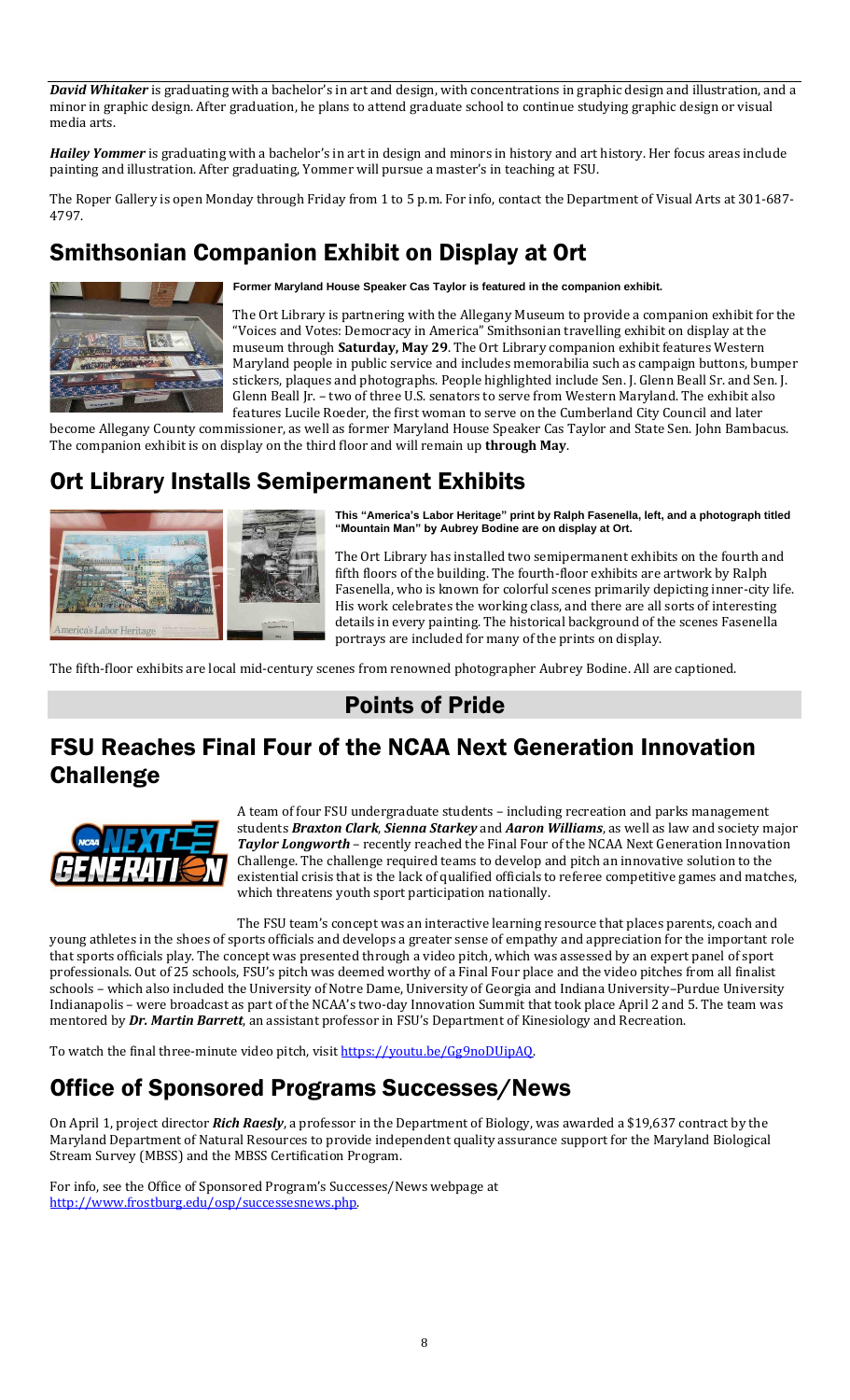### Take Note

# CLC's Spring Festival of Children's Literature Is Virtual This Year



**From left, award-winning authors and illustrators Jerry Craft, Ryan T. Higgins, Andrea Warren and Salina Yoon, who will headline this year's Festival of Children's Literature**

This year, the Children's Literature Centre at FSU will present a virtual Spring Festival of Children's Literature on **Friday, April 23**, and **Saturday, April 24**.

For 37 years, the festival has welcomed hundreds of educators, librarians, parents, students and literature

advocates to the FSU campus to share their love of children's literature and learn more about successful ways to share that love with children. This year, the festival goes virtual for the first time through a share-and-learn atmosphere, allowing adults who direct children's learning to interact with authors and illustrators who bring characters to life and inspire children to read.

Award-winning authors and illustrators Jerry Craft, Ryan T. Higgins, Andrea Warren and Salina Yoon will headline this year's virtual event. In addition to their virtual presentations, each featured speaker will be available for a live Q&A session, allowing registrants a chance to interact with the presenters. Participants will also be able to virtually attend up to seven professional development workshops that focus on a wide range of literacy and literature topics for the pre-K through eighth-grade classrooms. An extensive booklist will be available online for purchase. Each book will include an autographed bookplate.

Craft is the author and illustrator of "New Kid," winner of the Coretta Scott King Award and the first graphic novel to receive the Newbery Award. "Class Act," a companion book to "New Kid," was one of the School Library Journal Best Graphic Novels of 2020, as well as a Kirkus Best Middle Grade Book of the Year. Craft also created "Mama's Boyz," a syndicated comic strip, which has received the African American Literary Award five times. He is the co-founder and co-producer of the Schomburg Center's Annual Black Comic Book Festival and co-wrote the middle-grade prose novel, "The Offenders: Surviving the World While Serving Detention!" with his sons, Jaylen and Aren.

Higgins is the author and illustrator of the New York Times' bestseller, "We Don't Eat Our Classmates," and "The Mother Bruce" series, which includes "Mother Bruce," "Hotel Bruce," "Bruce's Big Moves," "Santa Bruce" and "Bruce's Big Storm." He is the recipient of the Ezra Jack Keats New Illustrator Honor and the E.B. White Read Aloud Award.

Warren, who has worked as a newspaper reporter, magazine editor, and high school English and history teacher, is the author of numerous nonfiction chapter books, including "Surviving Hitler: A Boy in the Nazi Death Camps"; "Enemy Child: The Story of Noman Mineta, a Boy Imprisoned in a Japanese American Internment Camp During World War II"; "Orphan Train Rider: One Boy's True Story"; and "We Rode the Orphan Trains." She is the winner of the Boston Globe Horn Book Award for "Orphan Train Rider" and the Midland Author's Award for "Pioneer Girl."

Yoon is an author, illustrator and format designer of nearly 200 novelty books for young children. She specializes in formats that are unique and interactive, including "Rock & Roll Colors," "Opposnake," "Pinwheel" and "Kaleidoscope," as well as "The Penguin, "The Bear" and the "Duck, Duck, Porcupine" series. Yoon is the recipient of numerous awards, including the 2018 Geisel Honor for "My Kite Is Stuck! and Other Stories."

The brainchild of two FSU professors, *Dr. William Bingman* and *Dr. Thomas Palardy*, the festival was created as a way to honor two colleagues who promoted the love for and value of children's literature. Now in its 38th year, what began as a small gathering of children's literature enthusiasts is now one of the premier conferences of its kind on the East Coast.

The festival is administered by the FSU Foundation and is sponsored by the Children's Literature Centre and the FSU Department of Educational Professions.

Admission to the festival is by registration only, is limited in number and is available online at [https://forms.frostburg.edu/207.](https://forms.frostburg.edu/207) 

For info, contact the Children's Literature Centre at 301-687-3133 o[r clc@frostburg.edu.](mailto:clc@frostburg.edu) Full details of the conference can be found a[t www.frostburg.edu/clc/festivalinfo.](http://www.frostburg.edu/clc/festivalinfo) Follow CLC on Facebook a[t www.facebook.com/clcfsu](http://www.facebook.com/clcfsu) and Instagram at [@FSUCLC.](https://www.instagram.com/fsuclc/?hl=en) 

# Choose Civility Launches Podcast Effort to Emphasize Listening

This year's Day of Civility included a debut podcast episode, "Communication Leadership in 2021: Walking the Civility Talk," featuring current and returning community members, including students and alumni. The session featured Nikita Hall, Allegany College of Maryland student; *Trevor Jones '17*, legislative aide and communications director for Baltimore County Councilman Julian Jones; *Renee Mason '16*, Arts and Graphics coordinator for the Allegany County Library System; Juli McCoy, executive director of the Allegany County Chamber of Commerce; *Ray Mcguire*, communication studies major and Communication Leadership Lab assistant; *Cynthia Smith*, University Police chief; and Ashley Swinford, director of Marketing and Outreach for the Allegany County Library System. *Drs. Elesha L. Ruminski and John Lombardi* collaborated with Allegany County Library System and Leadership Allegany! alumni members to create the podcast. Listen to the episode at https://youtu.be/0ZB9JeOV\_io?list=PLYEHZVMCUkfRysby6tEz0VO2WIuXDVXom and learn more about the Allegany County Choose Civility chapter at [https://www.alleganycountylibrary.info/choose-civility.](https://www.alleganycountylibrary.info/choose-civility)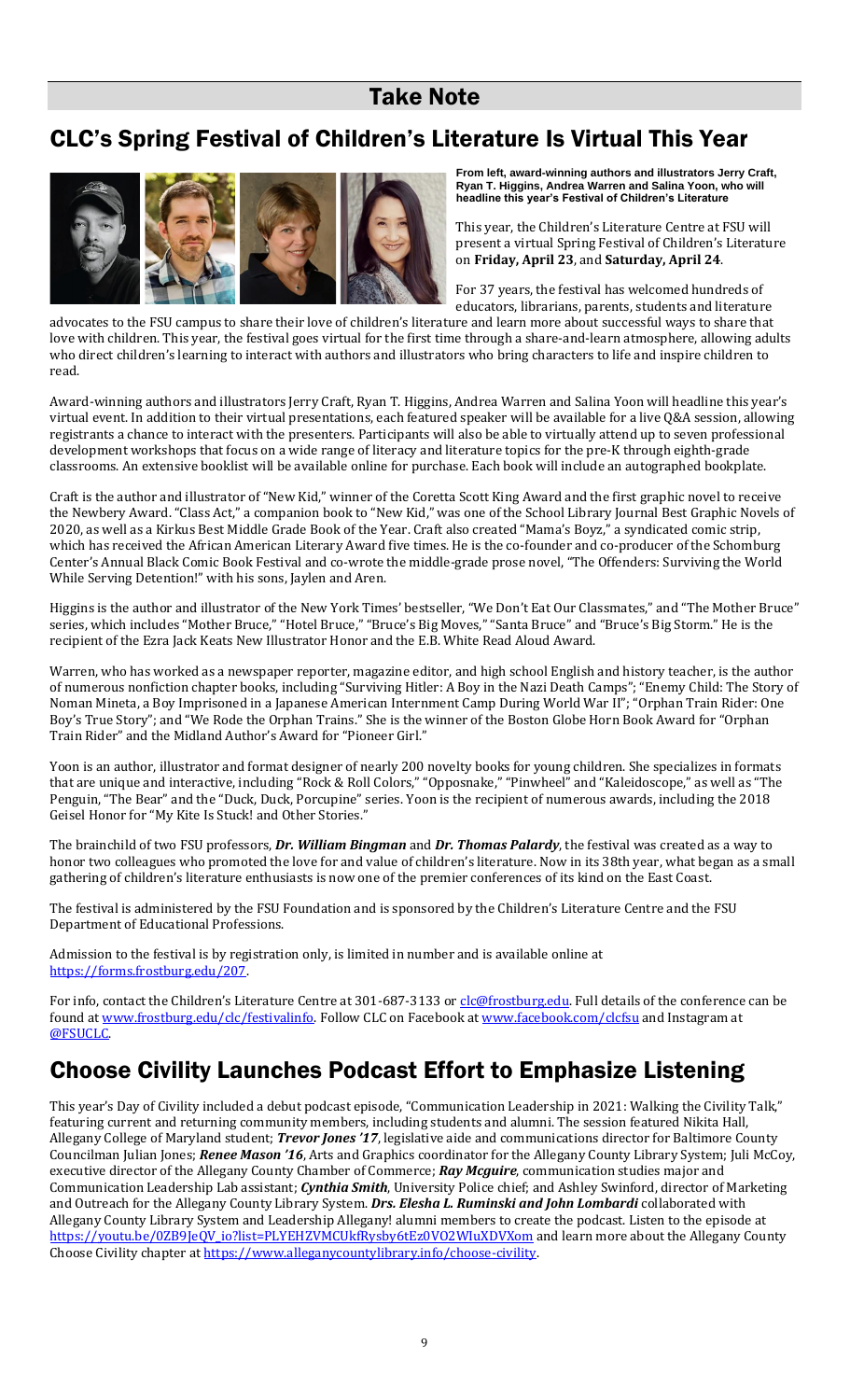# Leadership Residency Program Featured Local Nonprofit Leaders

The annual Leadership Residency program was held on March 30. Sponsored by the Leadership Studies program and the Department of Management, "Why Not Nonprofit? Three Local Leaders Discuss the Relevance of Nonprofit Leadership Today" featured a virtual discussion among Leah Shaffer of the Community Trust Foundation, Julie Westendorff of the Allegany Arts Council and Jennifer Walsh of The Greater Cumberland Committee. The session recording is available for viewing at [https://youtu.be/9UVw6oVAhlg.](https://youtu.be/9UVw6oVAhlg) For info on the annual residency program, Leadership Studies minor or future Communication Leadership Lab events, contact Dr. Elesha L. Ruminski, professor of Communication Studies and coordinator of Leadership Studies and the Communication Leadership Lab, at *elruminski@frostburg.edu*. For info on the Nonprofit Leadership certificate, contact Dr. Mike Monahan a[t mmonahan@frostburg.edu.](mailto:mmonahan@frostburg.edu)

# Info Session on Reproductive Health Care and Reproductive Justice

Students interested in expanded access to reproductive health care and reproductive justice are invited to attend an Info Session and Game Night organized by FSU's new Campus Access Team on **Thursday, April 22**, from 5 to 6 p.m. via Webex at https://frostburg.webex.com/join/aamciver0</u>. For info, contact Amaya McIver, campus organizer for NARAL Pro-Choice Maryland, a[t aamciver0@frostburg.edu,](mailto:aamciver0@frostburg.edu) and check out [@FSU.CAT](https://www.instagram.com/fsu.cat) on Instagram.

### Undergraduate Research Symposium

This year the FSU Undergraduate Research Symposium will be virtual and will be held on **Friday, April 23**, between 11 a.m. and 2 p.m.

This year's event will include the work of 82 student presenters and will feature 49 poster and artwork presentations and seven oral presentations. Links to all presentations will be available for viewing between 11 a.m. and 1 p.m. on the Symposium webpage and there will be an open Q&A session between 1 and 2 p.m.

Support your fellow students and check out their presentations!

For info, contact Dr. Karen Keller at klkeller@frostburg.edu.

# Arbor Day Proclamation

FSU will make an annual Arbor Day Proclamation on **Tuesday, April 20**, at noon by the Clock Tower. Be sure to come out and join in the proclamation!

By dedicating time and resources to trees on campus, FSU will significantly reduce the amount of energy it uses; reduce carbon dioxide in the atmosphere, lessening the effects of climate change; and provide critical mental health benefits to students, staff and faculty. Among many other benefits, trees beautify the campus and provide resources of wildlife.

For info, contact Dr. David Puthoff at dpputhoff@frostburg.edu.

# Virtual Fair Housing Forum

Join the Maryland Commission on Civil Rights (MCCR) Virtual Fair Housing Forum on **Tuesday, April 27**, and **Wednesday, April 28**. *Dr. Elesha L. Ruminski* serves as the chair of the Western Maryland Advisory Council (WMAC) for MCCR. *Robin Wynder* is also a WMAC member and will co-moderate the session on **April 27** at 6 p.m. that features panelists Duane Yoder of the Garrett County Community Action Committee, Inc.; Sarah Parsons of Legal Aid, Allegany County; Kate Smith of the Garrett County NAACP; and Tonya Brown, director, Housing Authority of the City of Frederick.

To register for this session, go to [https://www.eventbrite.com/e/western-maryland-regional-housing-forum-tickets-](https://www.eventbrite.com/e/western-maryland-regional-housing-forum-tickets-149311967113)[149311967113](https://www.eventbrite.com/e/western-maryland-regional-housing-forum-tickets-149311967113). For info on the two days of events, see MCCR's event calendar at [https://mccr.maryland.gov/Pages/Events.aspx?fbclid=IwAR3oE3aCYk6QAErKTwGv8BXhNE5OzFZw1Bw5EKrCJ79UDV6PhK](https://mccr.maryland.gov/Pages/Events.aspx?fbclid=IwAR3oE3aCYk6QAErKTwGv8BXhNE5OzFZw1Bw5EKrCJ79UDV6PhKREJ7bDGvo) REI7bDGvo.

# Civility Cup Nominations Sought



The Communication Leadership Lab will award the seventh annual Civil Citizen Communicator Award **this May**. This award is given to an FSU student who has, within the previous year, demonstrated communication leadership or a commitment through word and actions to civility and constructive change within an organization or community. This person should have demonstrated communication competence, leadership competence and an awareness of and responsiveness to matters of civility that impact others. This award aligns with the mission of our programs and FSU to support the oral communication competency and leadership development of our students, and it supports

regional development through recognition of efforts linking the campus to community partners.

Do you know someone who fits this description, someone who is committed to changing the University, another organization or society for the better? Is that person you? If so, submit a nomination for the Civil Citizen Communicator Award. Nominations will be accepted until the deadline of **Friday, April 30**.

Nominate a candidate or yourself by emailing Connie Capacchione, administrative assistant of the Department of Communication, at **ccapacchione@frostburg.edu**.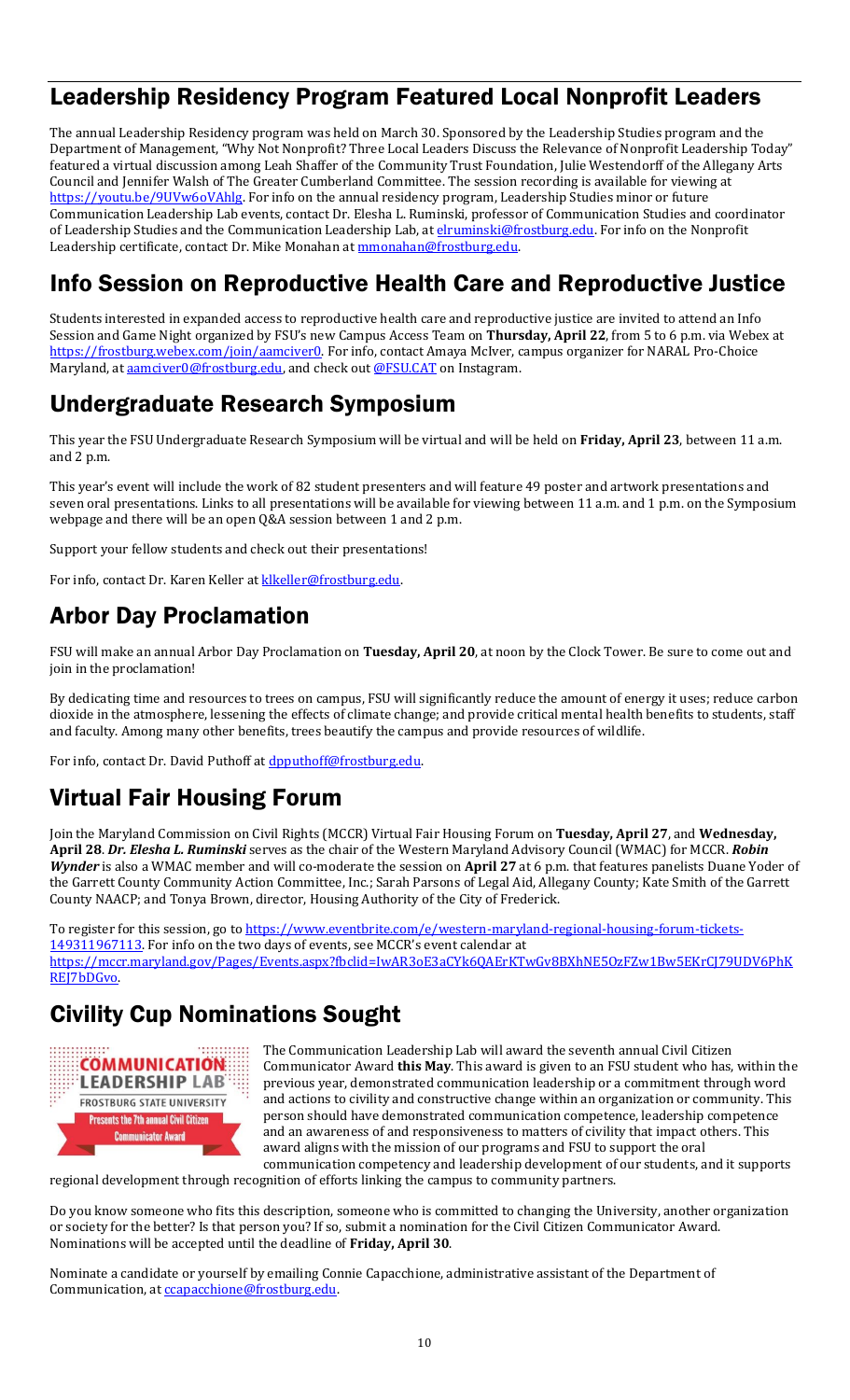Judges for the award include *Trevor Jones '17*, who works for Baltimore County Councilman Julian Jones; *Renee Mason '16*, of the Allegany County Library System; and *Sherry White*, who works for News and Media Services (Advancement) at FSU.

For info regarding the award or nomination process, contact Dr. Elesha L. Ruminski, professor of Communication Studies and coordinator of Leadership Studies and the Communication Leadership Lab, at *elruminski@frostburg.edu*. A panel of reviewers external to the Department of Communication will rank and determine the award winner, and public announcement will be made **later in May**. Each award winner's name is etched on the Civility Cup, which is displayed in the Department of Communication. In addition to this public recognition, a formal certificate of acknowledgement will be given to the student who receives this honor.

# Grad Walk and Virtual Celebration Page

FSU's spring 2021 Commencement celebration will include an in-person Grad Walk and prerecorded Virtual Commencement Celebration site, including a graduate slide show with personalized messages and photos.

#### Grad Walk

The FSU Grad Walk experience will be held at FSU's Cordts PE Center on **Friday, May 7**.

Eligible January and May 2021 graduates must reserve a time slot to participate. A link was sent to all approved graduates' FSU email. Participation in this event is by reservation only.

The Grad Walk includes individual graduate recognition, the attendance of up to two guests who accompany the graduate throughout the walk, livestreaming of that featured moment crossing the stage, multiple photo ops, including professional photographers, and other fun moments. "Graduation Day" will be celebrated in various ways throughout campus that day. COVID precautions will be in place throughout campus.

For info, see the Grad Walk FAQ at www.frostburg.edu/commencement.

#### Virtual Grad Week

Celebrate on social media all week **Monday, May 10, through Friday, May 14**.

The virtual commencement celebration site features a personalized graduate photo slideshow that will be posted at [www.frostburg.edu](http://www.frostburg.edu/) beginning at 12:01 a.m. on **May 14** and will be available for you to view unlimited times at your convenience.

For info, see the Virtual FAQ page at www.frostburg.edu/commencement.

#### To-Do List for Graduates

Register for the virtual celebration page and submit photos for the slideshow through the email that was sent to your FSU account (from **commencement@frostburg.edu**) upon approval to graduate.

At the end of that registration, you'll be taken to the cap-and-gown order form. If you placed your order by April 14, you will receive your cap and gown by **Tuesday, April 27**. After that point, delivery will take two weeks. Caps and gowns are not required to attend the Grad Walk but are encouraged.

Sign up for a Grad Walk time slot at the link sent to your FSU email. Be sure to work around your final exam schedule. You may arrive at any point within the half hour that you select.

Have your guest(s) sign up for the COVID check-in on the FSU app under Guest Login. Guests do not need to be COVID tested.

For info, emai[l commencement@frostburg.edu.](mailto:commencement@frostburg.edu)

#### Grad Walk Volunteers Needed!

Volunteers are needed to help out at Grad Walk on **Friday, May 7**. Volunteers will need to be stationed throughout the graduates path in the PE Center, keeping things moving, keeping enough distance between groups to stay COVID-safe and assisting guests and graduates as needed. You can help out for the whole day from 9:30 a.m. to 2:30 p.m. or for one of the following time frames: 9:30 to 10:30 a.m. (10:30 to 11 a.m. break), 11 a.m. to 12:30 p.m. (12:30 to 1:30 p.m. break) or 1:30 to 2:30 p.m.

For info, contact Brittni Kaetzel at [bkteter@frostburg.edu.](mailto:bkteter@frostburg.edu)

#### **Deadlines**

#### Graduate Grade Changes

The last day for graduate grade changes, including the removal of incomplete grades for the fall 2020 and Intersession 2021 semesters, is **Friday, April 30**.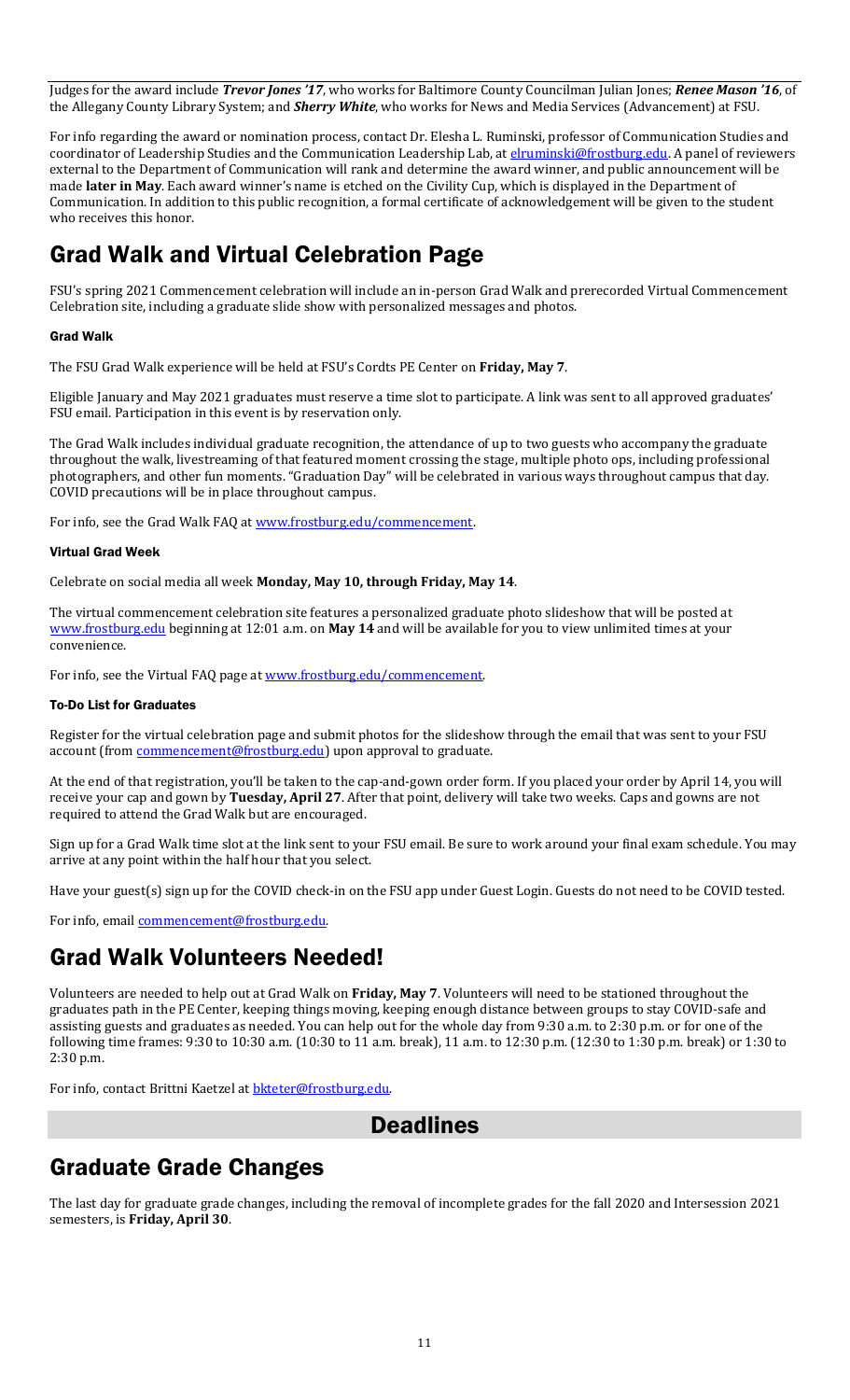#### Internships

# Intern in D.C. (or From Home) This Fall



The Washington Center

Interested in interning in Washington, D.C., or from the comfort of home this fall, while earning academic credit on campus? Apply to The Washington Center's Academic Internship Program. Mark your calendar for its upcoming application deadline on

**Wednesday, May 5**, and start your application today. For info, contact Amy Shimko, Career and Professional Development Center, in Pullen 110.

Jobs

**Review of applications and interviews will take place immediately. Positions will remain open until filled. For info, email [info@edgewoodfsu.com](mailto:info@edgewoodfsu.com) or call 301-689-1370.**

# Edgewood Commons Is Hiring!



Edgewood Commons seeks student maintenance workers for summer 2021. Student maintenance staff will assist in helping prepare the community for incoming residents for the fall semester. This position will pay \$11.75 per hour. Multiple positions are available. For an application and position description, visit

[https://workforcenow.adp.com/mascsr/default/mdf/recruitment/recruitment.html?cid=26793274-004a-41d0-956a-](https://workforcenow.adp.com/mascsr/default/mdf/recruitment/recruitment.html?cid=26793274-004a-41d0-956a-12718c230735&ccId=19000101_000001&jobId=380077&source=CC2&lang=en_US)[12718c230735&ccId=19000101\\_000001&jobId=380077&source=CC2&lang=en\\_US.](https://workforcenow.adp.com/mascsr/default/mdf/recruitment/recruitment.html?cid=26793274-004a-41d0-956a-12718c230735&ccId=19000101_000001&jobId=380077&source=CC2&lang=en_US) 

Edgewood Commons seeks a graduate assistant resident director for the 2021-22 school year. This person will help oversee RA staff and social media, as well as boost the student experience at Edgewood. This position will include an hourly wage and living accommodations at Edgewood Commons Apartments. Applicants should have obtained a four-year degree. For an application and position description, visit

[https://workforcenow.adp.com/mascsr/default/mdf/recruitment/recruitment.html?cid=26793274-004a-41d0-956a-](https://workforcenow.adp.com/mascsr/default/mdf/recruitment/recruitment.html?cid=26793274-004a-41d0-956a-12718c230735&ccId=19000101_000001&jobId=380074&source=CC2&lang=en_US)[12718c230735&ccId=19000101\\_000001&jobId=380074&source=CC2&lang=en\\_US.](https://workforcenow.adp.com/mascsr/default/mdf/recruitment/recruitment.html?cid=26793274-004a-41d0-956a-12718c230735&ccId=19000101_000001&jobId=380074&source=CC2&lang=en_US) 

## Student Life

## Edgewood Commons Taking Applications for 2021-2022



Edgewood Commons is taking applications for the 2021-2022 school year. As a top on-campus housing option, Edgewood Commons meets the FSU residency requirements for students, offering the only oncampus, apartment-style living experience. Edgewood Commons is a top choice with an array of residential amenities and apartments that include all-private bedrooms, furnished apartments with full kitchens, fullsize washers and dryers, and more. Schedule a virtual tour and learn how Edgewood Commons can be your top on-campus housing choice by phone at 301-689-1370 or email at [info@edgewoodFSU.com.](mailto:info@edgewoodFSU.com)

Secure your new home and apply today at [http://edgewoodfsu.com.](http://edgewoodfsu.com/) Check out Edgewood Commons on Facebook a[t https://www.facebook.com/EdgewoodCommonsFSU](https://www.facebook.com/EdgewoodCommonsFSU) and Instagram at [https://www.instagram.com/edgewoodfsu.](https://www.instagram.com/edgewoodfsu)

FSU-TV3

# FSU-TV3 and CLA Showcase Local, Regional and National Authors



FSU-TV3 and the Center for Literary Arts are working together to showcase local, regional and national authors. Invited authors have done virtual readings for wide audiences, and this collaborative effort will give authors the opportunity to deliver their messages to a wider audience. Tune in on **Monday, April 19**, at 7 p.m. to hear author and editor Todd Sanders with "Organizing Your First Story Collection." On **Wednesday, April 21**, at 7 p.m., join in on a reading from the Indie Lit Festival featuring Indran

Amirthagayagam, who has authored numerous poetry collections, including "The Elephants of Reckoning" (1993), "Ceylon, R.I.P." (2001), "The Splintered Face" (2008), "Uncivil War" (2013) and "Coconuts on Mars" (2019). On **Monday, April 26**, tune in at 7 p.m. to hear a reading by Krista Eastman, the author of "The Painted Forest," which was named one of the best literary nonfiction debuts of 2019 by Poets & Writers. Tune in on **Wednesday, April 28**, at 7 p.m. to hear author David Eye, author of "Seed."

The Department of Communication and FSU-TV3 are collaborating with the Department of Music to livestream select performances to YouTube. Student intern *Shana Thomas*, with assistance from cable channel manager *Melanie Lombardi* and department chair *Dr. Keith Terry*, streamed the Department of Music Choral Concert titled "L'Chaim – To Life" that was held on March 26. The performance will air on **Monday, April 26**, at 7 p.m.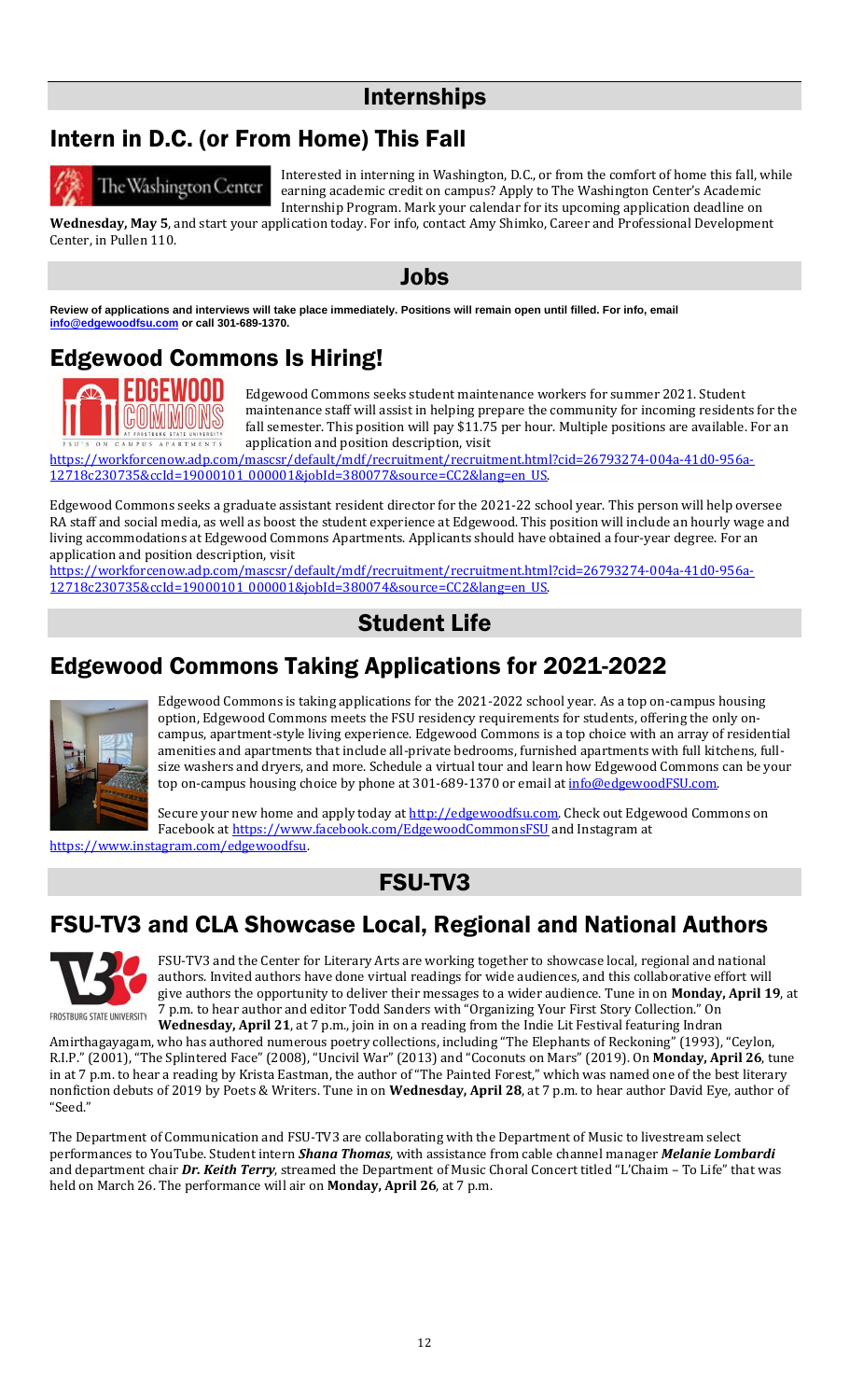# This Week on 'The Bottom Line on Air'



The Bottom Line and FSU-TV3 will air their weekly news broadcast show on **Wednesday, April 21**, at 8 p.m. The 30-minute show will be available on Facebook, YouTube and on basic Comcast cable channel 3. The show is hosted by student *Claire Sullivan*, associate produced by student *Cassie Conklin* and executive produced by *Melanie Lombardi*, cable channel manager.

"The Bottom Line on Air" is celebrating Earth Day (**Thursday, April 22**) this week with special guests *Tracy Edwards*, coordinator of the Sustainability Studies minor; *Laurel Plitnik*, a local activist and student; and *Dr. Thomas Cadenazzi*, coordinator of the new Life Cycles Facilities Management program at FSU.

Watch the show on FSU-TV3's YouTube page a[t https://www.youtube.com/channel/UCBYNZFo1rDZdpNzDL1ruREQ,](https://www.youtube.com/channel/UCBYNZFo1rDZdpNzDL1ruREQ) the channel's Facebook page at <https://www.facebook.com/FSUTV3> or the FSU-TV3 website a[t https://www.frostburg.edu/fsu](https://www.frostburg.edu/fsu-tv3/programming-information/programming.php)[tv3/programming-information/programming.php.](https://www.frostburg.edu/fsu-tv3/programming-information/programming.php)

To stay connected with The Bottom Line, go to [www.thebottomlinenews.com](http://www.thebottomlinenews.com/) or find TBL on Twitter at [@BottomLineTBL.](https://twitter.com/bottomlinetbl?lang=en)

#### **Community**

# 'Breaking Free: Life Behind and Beyond Bars'

The Allegany College of Maryland Human Service Class of 2021 will sponsor a virtual event with inspirational speaker Anthony Ray Hinton on **Monday, April 19**, from 6 to 8 p.m. The event is free and open to the community. Register at [https://zoom.us/meeting/register/tJwrdO2vpzMtHNLyniyadkF1lAlQATNSWzzz.](https://zoom.us/meeting/register/tJwrdO2vpzMtHNLyniyadkF1lAlQATNSWzzz) 

Hinton, the author of "The Sun Does Shine," who was wrongfully imprisoned on death row until attorney Bryan Stevenson fought for his release, will share his powerful story of systemic racism and the pursuit of justice, healing connections and hope. His presentation will be the bridge for the second part of the event, which is a "call to action" around the issue of mental health and addiction services for those in prison, as well as re-entry programs to support the successful transition from prison to community. Rep. David Trone will lead off the evening with introductory remarks about the issue of criminal justice reform.

#### Health and Safety Messages

#### Travelling This Summer?



Be sure to map out your route before you go and don't take any shortcuts if you are not positive where you are going.

Most motels do not offer the same security measures that a large hotel chain would. Pool your money – double up in the rooms and opt to stay at a reputable hotel. Pick a room by the elevator or highly trafficked area.

When you leave your room, hang a "do not disturb" sign on the door, and leave the TV on, making it seem as though someone is in the room. Make arrangements with housekeeping to have the room straightened

when you are there.

If you brought magazines/reading materials from home, rip off the mailing address before you go.

Make sure you have copies of all your important documents. Leave a copy with your parents and a copy in the hotel safe.

Check in with your parents/family a couple of times a day. Set up a time to talk/Skype each day so that they know where you are. Leave a detailed itinerary with contact numbers of hotels/hostels and any other important information they might need to get in touch with you.

#### **VALUES AND VISION: FROSTBURG STATE UNIVERSITY IN 2023**

#### **CORE VALUES**

Frostburg State University is a place where every student can experience a myriad of opportunities both in and out of the classroom, fostered by a sense of inclusion and close mentoring relationships with faculty and staff.

Frostburg State University is committed to developing cultural competence and cultivating understanding of and respect for a diversity of experiences and world views that encourage each person's ability to "take the perspective of the other."

Frostburg State University is committed to a system of shared governance that allows faculty, staff and students to learn about the issues the University confronts and that provides a structure for meaningful input into University decisions.

#### **OUR VISION FOR FROSTBURG STATE UNIVERSITY IN 2023**

Frostburg State University is a regionally acclaimed and nationally recognized academic institution that provides distinctive programs to support state and regional workforce needs. Faculty, staff and students foster collaboration in a welcoming and inclusive campus culture.